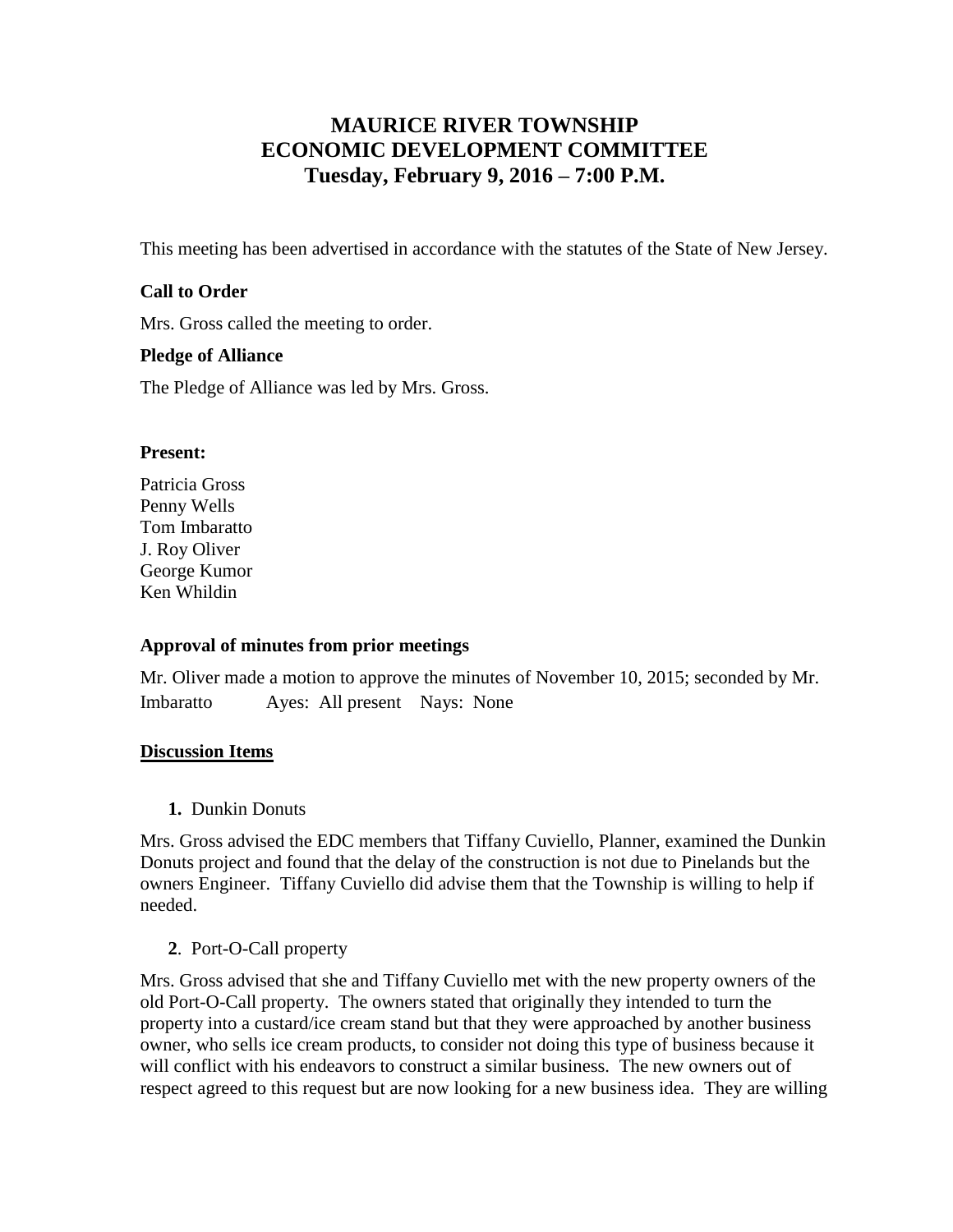to build to suit and will lease to the right business. The idea of Joe's Poultry (Vineland) setting up a satellite store was forwarded to the owners but it appears this will not work.

Mr. Oliver asked about the septic situation on this property. Mrs. Gross offered that Ms. Cuviello did indicate that the septic situation is a limiting factor for the type of business that can be located there. A business with a lot of patronage would require an upgrade to the septic system. Mr. Imbaratto stated that he spoke with the new owner and suggested the prospect of a strip mall. Additionally, Mr. Imbaratto approached the owner of Main Street Market but was told that he is comfortable with his current business and does not intend to expand. Mrs. Gross questioned whether a two-story strip mall could be placed on this lot. Mr. Oliver stated that it would be possible but would need further evaluation.

#### **3**. Veterans Vending Park

Mrs. Gross stated that a "sample" letter to the Veterans of the Vending park has been drafted by the clerk to remind about renewing their Certificate of Registration and inviting them to attend a meeting to promote the park. Mrs. Gross suggested that certain dates for the Veterans to be on site maybe a good idea as this could be advertised and promoted. Ms. Wells concurred that setting a particular day for the veterans to be on site would be beneficial. Mr. Oliver questioned whether a "flea market" setting on the weekends for the veterans would promote patronage. Mrs. Gross asked the clerk to check with NJDEP regarding the wording of "flea market" for advertising purposes of the veterans park to ensure that the township would stay in compliance with NJDEP rules. Mr. Whildin stated that vending indicates limited products. Further discussion included residents dropping donated items to the veterans to sell. Mrs. Gross questioned the prospect of obtaining the building located on the old CD Mechanical property (Dunkin Donuts) as it is rumored that the owner may want to get rid of it.

It was further discussed that the U-Sell Flea Market in Vineland may not be reopening this year.

Mrs. Gross announced that the Mauricetown Fire Company has turned the small billboard located near the Veterans Park over to Maurice River Township. This sign can be used to promote the park and advertise other township events.

Discussion took place regarding "why" the veterans are not returning to sell at the park. The consensus was because they are not selling. It was discussed to designate a day for them to sell and then advertise through the Reminder, etc. A meeting will be set up to discuss this topic with the Veterans to get their input on ways to promote the park and make selling products more productive. It was further discussed that the trees north of the location need to be trimmed due to diminished visibility of the park. It was further discussed whether a port-a-potty on site is beneficial to the veterans or is it being utilized more by travelers and truckers. It was determined that the veterans must have facilities while they are at the park. Mrs. Gross asked the clerk to forward a letter to the contiguous municipalities advising them of the park and where it is located.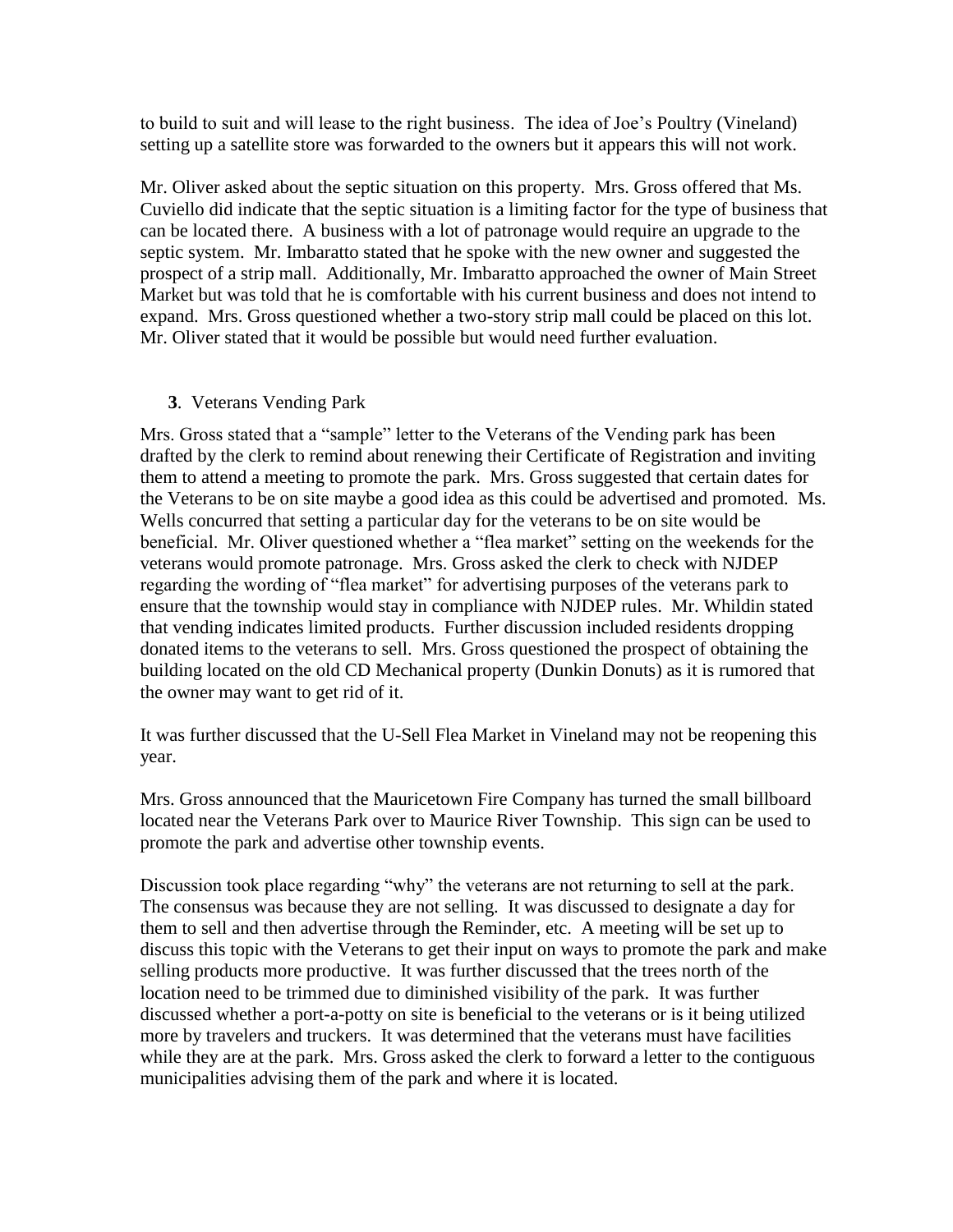It was further discussed to have "day events" to promote the park and advertise. Additionally solicitation to veteran organizations.

**4**. Adopt A Road program.

Mrs. Gross announced that the Adopt-A-Road program informational will be sent out to the local businesses. Participation in the program can provide off-site advertising for local businesses.

**5**. Spring Garden Road sign.

Mrs. Gross announced that East Point Lighthouse Historical Society has agreed to manage the sign. The potential agreement with businesses would be for 2 years and the fees would be \$50 every year which includes \$25 maintenance fee and \$25 management fee. Mr. DiDomenico is working on both agreements: one for the lease between the township and East Point Lighthouse and one between East Point Lighthouse and each business.

Mrs. Gross explained that information received from Jerry Vazquez of Cumberland County is that the grant for the lighthouse in the amount of \$400,000 is \$800,000 now.

 **6.** SNJ marketing proposal.

Mr. Whildin stated the he and Mrs. Gross had recently met with SNJ to discuss a proposal to promote Maurice River Township and its businesses. SNJ stated that Maurice River Township has a identification issue. Ecotourism is a problem. Additionally Maurice River Township does not have enough to offer to tourist/travelers but this is in part to our unique restrictions. It was suggested that promotion items be placed on our website; provide a la carte items to choose from and advertise outside our area as outsiders do not know what Maurice River Township has to offer. Mrs. Gross stated that the township website needs to be updated which includes making it more interactive with links, etc. Mr. Whildin stated the search engines can be programmed to put "East Point" for example at the top of the list.

It was discussed regarding updated and reprinting the Maurice River Township pamphlets but it was further discussed that updating the website maybe more efficient. Links can be placed on the website stating real estate including business site opportunities, residential and commercial properties.

# **COMMENTS**

Mrs. Wells expressed concern over "why" people are moving out of the township. She further stated that enrollment at the school went from 450 to 402 (including 30 Choice) students this year alone. Mr. Whildin stated that at one time there was the opportunity of living close to the prison if one worked there but now it appears that people are opting for the convenience of living close to stores, etc. Mrs. Wells further stated that recently her